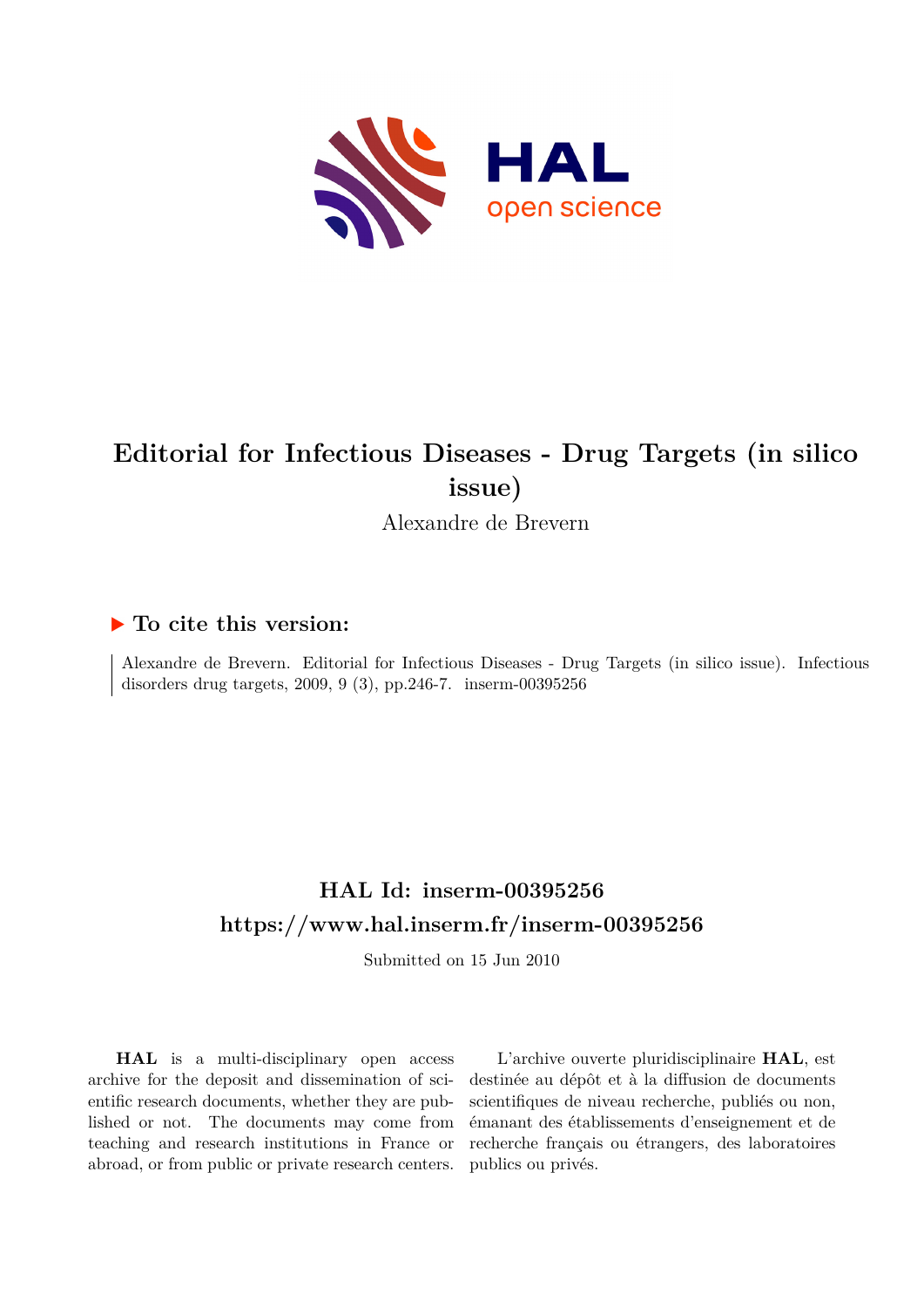## **Editorial – Infectious Diseases – Drug Targets (***in silico* **special issue)**

Alexandre G. de Brevern

INSERM UMR-S 665, Dynamique des Structures et Interactions des Macromolécules Biologiques (DSIMB), Université Paris Diderot – Paris 7, Institut National de la Transfusion Sanguine (INTS), 6, rue Alexandre Cabanel, 75739 Paris 15, France.

Coming from Crimea, the *Black Death* spread to Western Europe and North Africa during the 1340s. From 1346 to 1352, the plague killed an estimated 25-40% of Europeans of all agegroups [1] , *i*.*e*. 30 to 60% of Europe population. One of the earliest and most widely accepted explanations was that God was punishing humanity for their sins. One remedy for the curse was to do penitence. Thus in 1348 there rapidly arose a mass movement of flagellation [2]. In fact flagellation could not really help against such threat. The *Black Death* or *Bubonic plague* is caused by *Yersinia pestis*, a Eubacteria discovered in 1894 by Alexandre Yersin. It is transmitted by the bite of the flea *Xenopsylla cheopsis*. This flea lives by feeding the blood of many species besides man but its most preferred relationship is with the black rat (*Rattus rattus*). Fossilized remains of the plague flea have been found in large numbers in Amarna, Egypt [3, 4] about 1350 BC, and thus could be directly linked to the events described in the Book of *Samuel* [5, 6]. During the epidemic of Bubonic plague in London in 1665-1666, the known treatments were made use of, *e*.*g*. the so-famous Theriac or Venice Treacle which is used from the time of ancient Rome as a remedy against poison [7]. Since then, more specialized and novel treatments have been developed. However, since the characterization of *Yersinia pestis*, numerous drugs have been developed against it, *e*.*g*. gentamicin or doxycycline [8].. These researches had been carried out using more elaborated biochemical, biophysical and biological approaches.

However, with the explosion of genomic sequencing -815 complete genomes are made available for the scientific community (as of January 2009) [9]- complementing the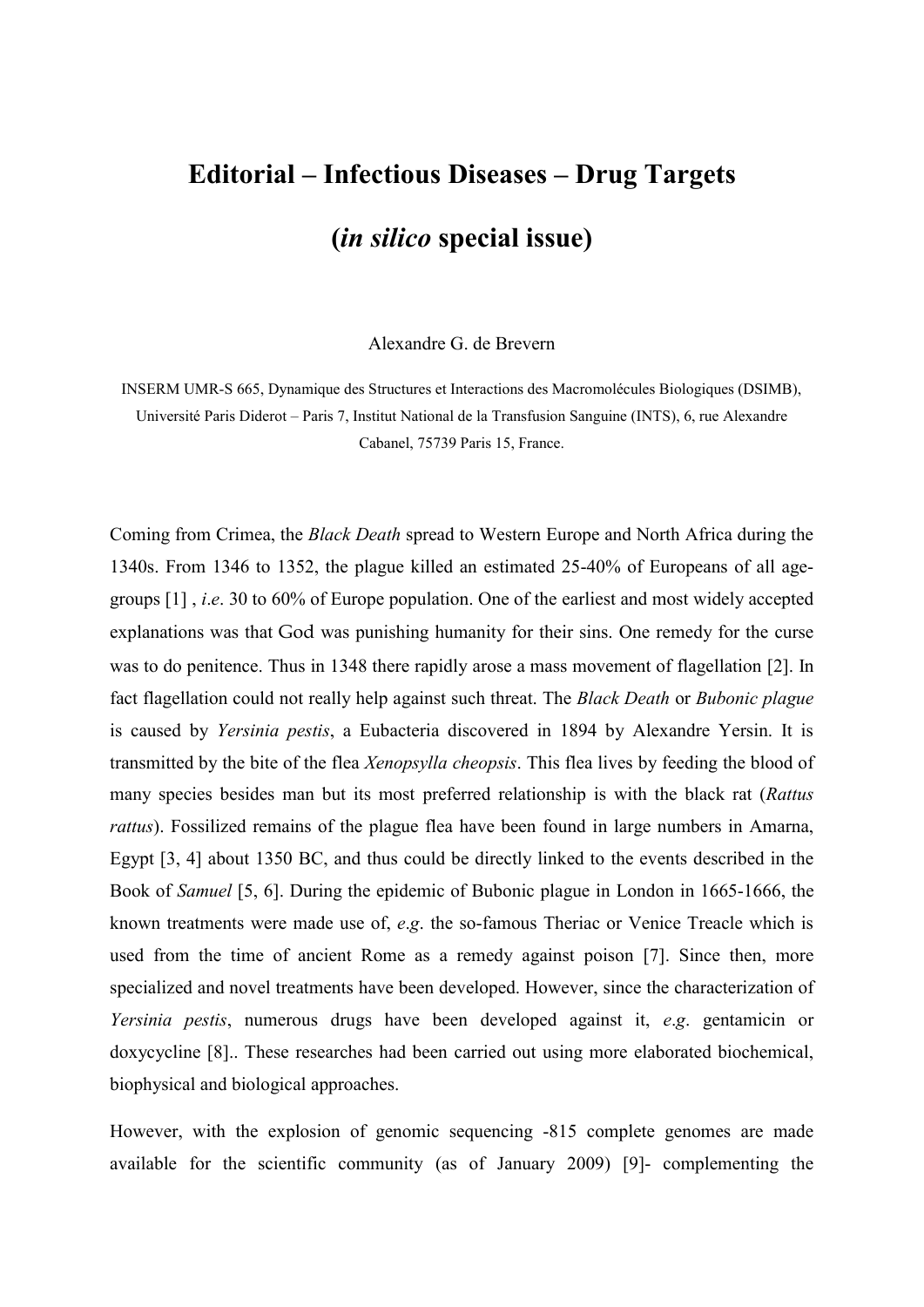experimental information with the increasing power of computational facilities has given new opportunities to fight against infectious diseases and to identify pertinent drug targets with novel methodologies. The *in silico* approaches have been playing a prominent role in this research area during the last decade. This special issue presents the various views about the different *in silico* approaches by some of the best international research teams. Pr. Sowdhamini's group has compared different genomes from a group of enterobacteric pathogens known to share similar genomic content but having diverse host specificities and distinct disease symptoms [10]. The detailed cross-genome analysis of these subspecies provides an understanding of the diversity and unique attributes defined in the individual *Salmonella enterica* genomes. Pr. Srinivasan's group develops new approaches dedicated to *Plasmodium falciparum analysis*, the most important causative agent of malaria [11]. The latter has a very specific genome and thus needs to be studied thoroughly and specifically. They present examples of protein-protein interactions across human and *P. falciparum*, potentially happening during pathogenesis. Pr. Deléage's work deals with Hepatitis C Virus (HCV). They have developed the European Hepatitis C Virus Database (euHCVdb, <http://euhcvdb.ibcp.fr/>), a collection of relevant structural models that can help in drug design, with strategies for combating resistance to drug treatment and to have a better understanding structural biology of the HCV [12]. They present some examples of the use of the database.

Within this new research field, an important axis of research concerns the transmembrane proteins, they represent about ~25% of proteins coded by genomes. Moreover, they serve as targets for about  $2/3<sup>rd</sup>$  of the marketed drugs out of which 50% specifically target a GPCR [13]. As these proteins are embedded in a lipid membrane that constitutes a very specific environment, they represent only about  $\sim$ 1% of all the available structures, owing to the difficulties associated with their crystallization [14]. . Thus alternative approaches are required to obtain structural information. Consequently methods aiming at constructing 3D structural models are becoming an important area of research, for understanding biological mechanisms and interactions [15]. Wang and Duan summarizes the recent computational researches done on CC-chemokine receptor 5 (CCR5), an essential co-receptor for HIV entry into the cells and show how the recently solved GPCR structures would provide new insights into the modeling of CCR5-inhibitor binding [16]. Pr. Etchebest's group work focus on an unorthodox chemokine receptor, named DARC, which binds chemokines of both CC and CXC classes and do not couple to G proteins and activate their signaling pathways. DARC had also been associated to cancer progression, numerous inflammatory diseases, and possibly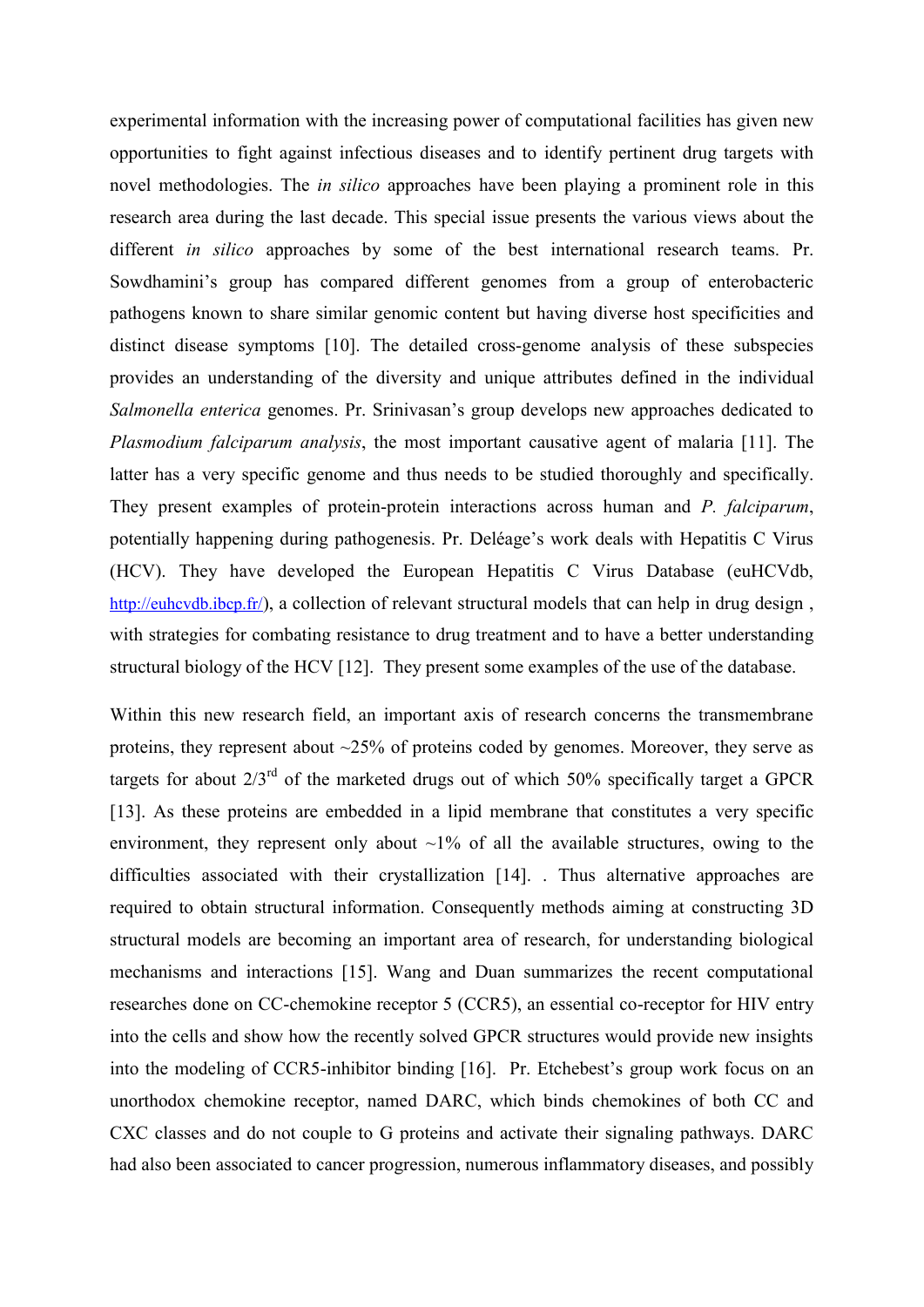to AIDS. We show our recent development of the construction and analyzes of structural models of DARC [17]. We underline the difficulty to propose pertinent structural models of transmembrane protein using comparative modeling process, and also highlight the use of other dedicated approaches like the analysis using Protein Blocks [18-20]. Finally, we present the recent development of protein – protein docking carried out between DARC structural models and CXCL-8 structures using an innovative hierarchal search procedure, based on both rigid and flexible docking [21].

Dealing with *Plasmodium falciparum*, Pr. Louw and co-workers describes the peculiarities of malaria proteins and various *in silico* strategies to select and allow descriptions of the molecular structures of potential drug target candidates. They also present the subsequent rational approaches that can be used for *drug design*. The uniqueness of this organism makes the *in silico* approaches for the specific design of an inhibitor drugs invaluable and as an economic and rational alternative to chemical library screening [22]. Following the same approach, Murphy and Brown focus on another major global healthcare problem: the resurgence of drug resistant *Mycobacterium tuberculosis*. The identification of genes essential for the bacterium in its dormancy phase infections, is a key strategy in the development of new anti-*Mycobacterium tuberculosis* therapeutics. They present the applications of advanced computational analyses to predict potential drug targets and also highlight the difficulties associated with translating *in silico* predictions to effective clinical therapies [23]. Dr. Watowich's group works on the Dengue virus, one of the most important global pathogens which represent a global pandemic. The resurgence of Dengue virus since the 70's has occurred after the cessation of mosquito control measures. The authors summarize the biology of this *Flaviviridae* and especially its different proteins. They highlight the possibility of utilizing Dengue virus nonstructural proteins as potential drug targets and also give an extensive overview of computational methods for drug discovery like docking, HTS or ligand compound database [24].

To conclude this special issue, we present three papers that deal with impressive novel methodological developments. The first one is by Dr. Doppelt-Azeroual and co-workers. As protein structures are directly associated with their functions that often involves the binding of other proteins, ligands, nucleic acids or other compounds, the knowledge of 3D structures can explain biological mechanisms and help to design drugs. They have developed MED-SuMo [25], an efficient method that can compare and detect binding sites. This tool can locate similar regions on macromolecular surfaces, associated to a defined chemical function. In this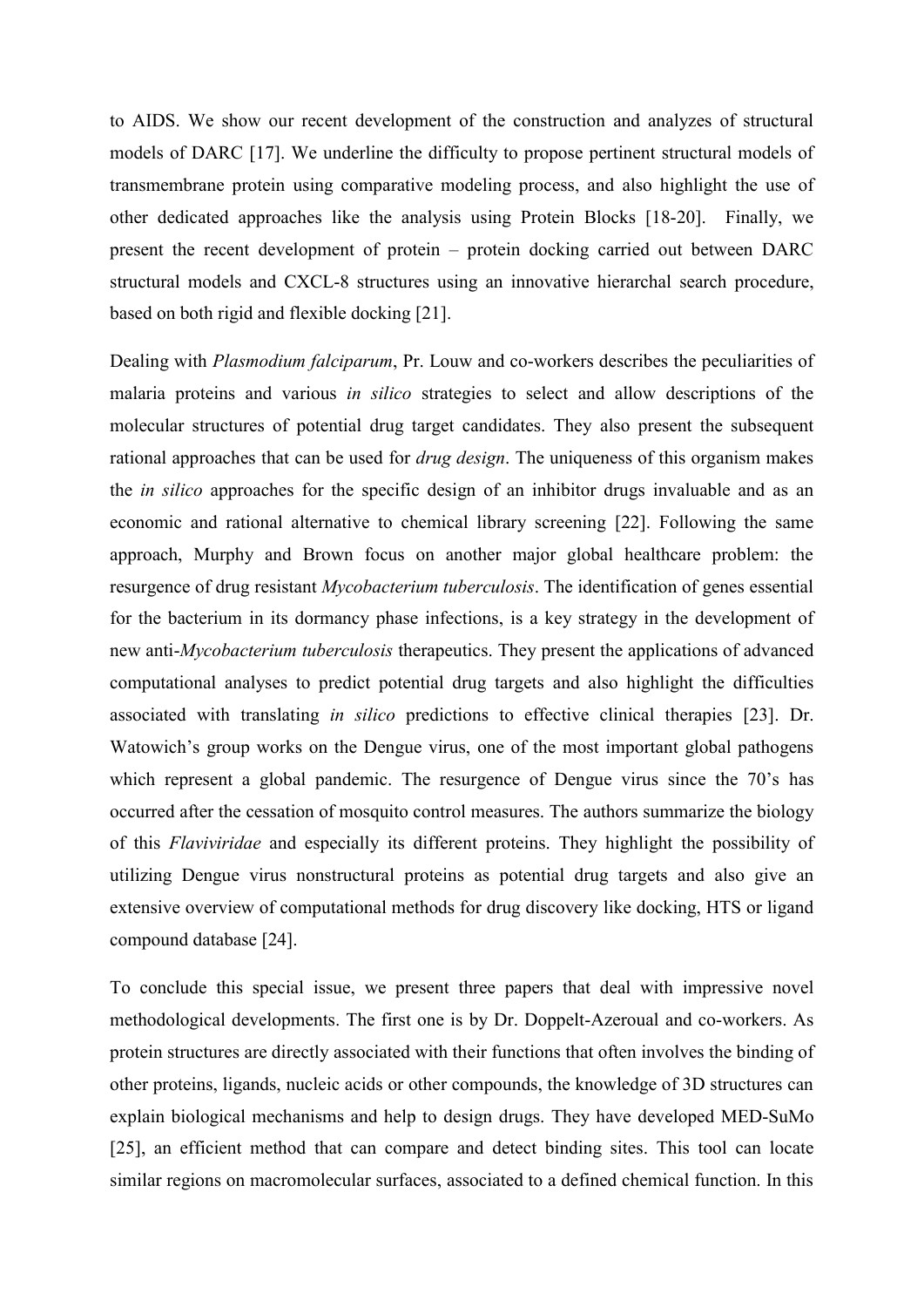review, they present the recent improvements in MED-SuMo and its interest in several applications in biology, *e*.*g*., structural superimposition, pocket profiling, drug repurposing and an automated function binding sites classification. A new protocol combines a fragmentbased approach and local similarities of protein surfaces [26]. Another one deals with the use of powerful Grid computing in the life science domain. Grid computing is an exciting new technology promising to revolutionize many services already offered by the internet. Grids are defined as a fully distributed, dynamically reconfigurable, scalable and autonomous infrastructure to provide location independent, pervasive, reliable, secure and efficient access to a coordinated set of services encapsulating and virtualizing resource [27]. Dr. Breton and collaborators have explored some innovative *in silico* approaches to better tackle avian flu, taking advantage of the very large computing resources available on international grid infrastructures. Grids are used to study the impact of mutations on the effectiveness of existing drugs against H5N1 and to find potential new leads active on mutated strains [28]. The third one concludes this issue by presenting the difficult problem of text mining. As nowadays, the number of publications has increased tremendously, it has a crucial issue. The solution proposed by Vellay and collaborators are implemented inside Pipeline Pilot [29]. This is a famous application designed to manipulate and analyze huge quantities of data in real time. This approach, known as "data pipelining", uses a data flow framework to describe the processing of data [30]. After presenting the core of the Bibliography Platform protocol, the authors gives a pertinent example of the relevance of their approach. In the context of the neglected disease *Leishmaniasis*, this interface presents an overview allowing a fast understanding of the topic, an appreciation of its growing trend, and an instant identification of the most prolific authors and most popular journals in the disease area [31].

The quality of articles in this special issue depends on the authors who have clearly done a terrific job, and also on those individuals who lend their expertise to review manuscripts. On behalf of myself and the authors of papers published in this issue, I express my sincere thanks and appreciation to the individuals who generously gave their time to review one or more manuscripts. I would also like to thanks people of my team, especially Catherine Etchebest, Agnel Praveen Joseph and Aurélie Bornot for their help.

<sup>[1]</sup> McEvedy C., The bubonic plague, Sci Am 258 (1988) 118-123.

<sup>[2]</sup> Stark R., One True God: Historical Consequences of Monotheism, Princeton University Press, Princeton, 2003, 336 p.

<sup>[3]</sup> Panagiotakopulu E., Fleas from Pharaonic Egypt, Antiquity 75 (2001) 499 -500.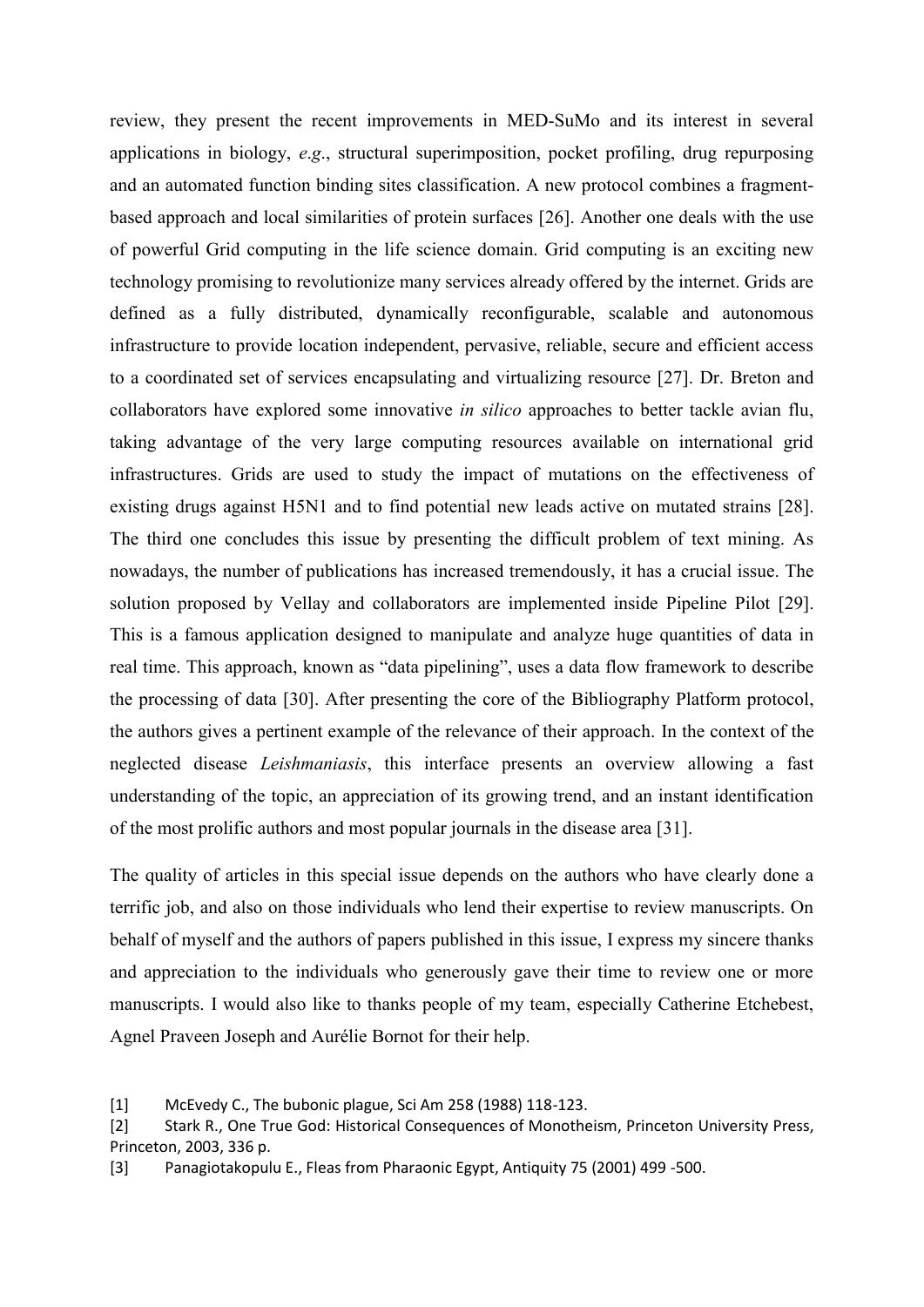[4] Panagiotakopulu E., Pharaonic Egypt and the origin of plague, J Biogeogr 31 (2004) 269 -276.

[5] Griffin J.P., Bubonic plague in biblical times, J R Soc Med 93 (2000) 449.

[6] Freemon F.R., Bubonic plague in the Book of Samuel, J R Soc Med 98 (2005) 436.

[7] Holland B.K., Treatments for bubonic plague: reports from seventeenth century British epidemics, J R Soc Med 93 (2000) 322-324.

[8] Mwengee W., Butler T., Mgema S., Mhina G., Almasi Y., Bradley C., Formanik J.B., Rochester C.G., Treatment of plague with gentamicin or doxycycline in a randomized clinical trial in Tanzania, Clin Infect Dis 42 (2006) 614-621.

[9] Liolios K., Mavromatis K., Tavernarakis N., Kyrpides N.C., The Genomes On Line Database (GOLD) in 2007: status of genomic and metagenomic projects and their associated metadata, Nucleic Acids Res 36 (2008) D475-479.

[10] Bhaduri A., Sowdhamini R., Conservation and Divergence among Salmonella enterica subspecies, Infectious Diseases - Drug Targets (2009).

[11] Nidhi T., Swapna L.S., Mohanty S., Agarwal G., Gowri V.S., Anamika K., Priya M.L., Krishnadev O., Srinivasan N., Evolutionary divergence of Plasmodium falciparum: Sequences, protein-protein interactions, pathways and processes, Infectious Diseases - Drug Targets (2009).

[12] Combet C., Bettler E., Terreux R., Garnier N., Deléage G., The euHCVdb suite of in silico tools for investigating the structural impact of mutations in Hepatitis C virus proteins, Infectious Diseases - Drug Targets (2009).

[13] Klabunde T., Hessler G., Drug design strategies for targeting G-protein-coupled receptors, Chembiochem 3 (2002) 928-944.

[14] Fleishman S.J., Unger V.M., Ben-Tal N., Transmembrane protein structures without X-rays, Trends Biochem Sci 31 (2006) 106-113.

[15] Radestock S., Weil T., Renner S., Homology model-based virtual screening for GPCR ligands using docking and target-biased scoring, J Chem Inf Model 48 (2008) 1104-1117.

[16] Wang T., Duan Y., HIV co-receptor CCR5: structure and interactions with Inhibitors, Infectious Diseases - Drug Targets (2009).

[17] de Brevern A.G., Wong H., Tournamille C., Colin Y., Le Van Kim C., Etchebest C., A structural model of a seven-transmembrane helix receptor: the Duffy antigen/receptor for chemokine (DARC), Biochim Biophys Acta 1724 (2005) 288-306.

[18] de Brevern A.G., New assessment of a structural alphabet, In Silico Biol 5 (2005) 283-289.

[19] de Brevern A.G., Etchebest C., Hazout S., Bayesian probabilistic approach for predicting backbone structures in terms of protein blocks, Proteins 41 (2000) 271-287.

[20] Etchebest C., Benros C., Hazout S., de Brevern A.G., A structural alphabet for local protein structures: improved prediction methods, Proteins 59 (2005) 810-827.

[21] de Brevern A.G., Autin L., Colin Y., Bertrand O., Etchebest C., in silico studies on DARC, Infectious Diseases - Drug Targets (2009).

[22] de Beer T., Wells G., Burger P., Joubert F., Marechal E., Birkholtz L., Louw A., Antimalarial drug discovery: in silico structural biology and rational drug design, Infectious Diseases - Drug Targets (2009).

[23] Murphy D.J., Brown J.R., Computational Biology in Anti-Tuberculosis Drug Discovery, Infectious Diseases - Drug Targets (2009).

[24] Tomlinson S.M., Malmstrom R.D., Watowich S.J., New Approaches to Structure-Based Discovery of Dengue Protease Inhibitors, Infectious Diseases - Drug Targets (2009).

[25] MEDIT-SA, [http://www.medit-pharma.com/.](http://www.medit-pharma.com/)

[26] Doppelt-Azeroual O., Moriaud F., Delfaud F., MED-SuMo Applications, Infectious Diseases - Drug Targets (2009).

[27] SHARE, the journey: a European HealthGrid roadmap, printed by European Commission Information Society and Media DG, ISBN n° 9789279096686.

[28] Breton V., Da Costa A.L., De Vlieger P., Kim Y.-M., Maigne L., Reuillon R., Sarramania D., Nam Hai T., Nguyen H.Q., Kim D., Wu Y.-T., Innovative in silico approaches to address avian flu using grid technology, Infectious Diseases - Drug Targets (2009).